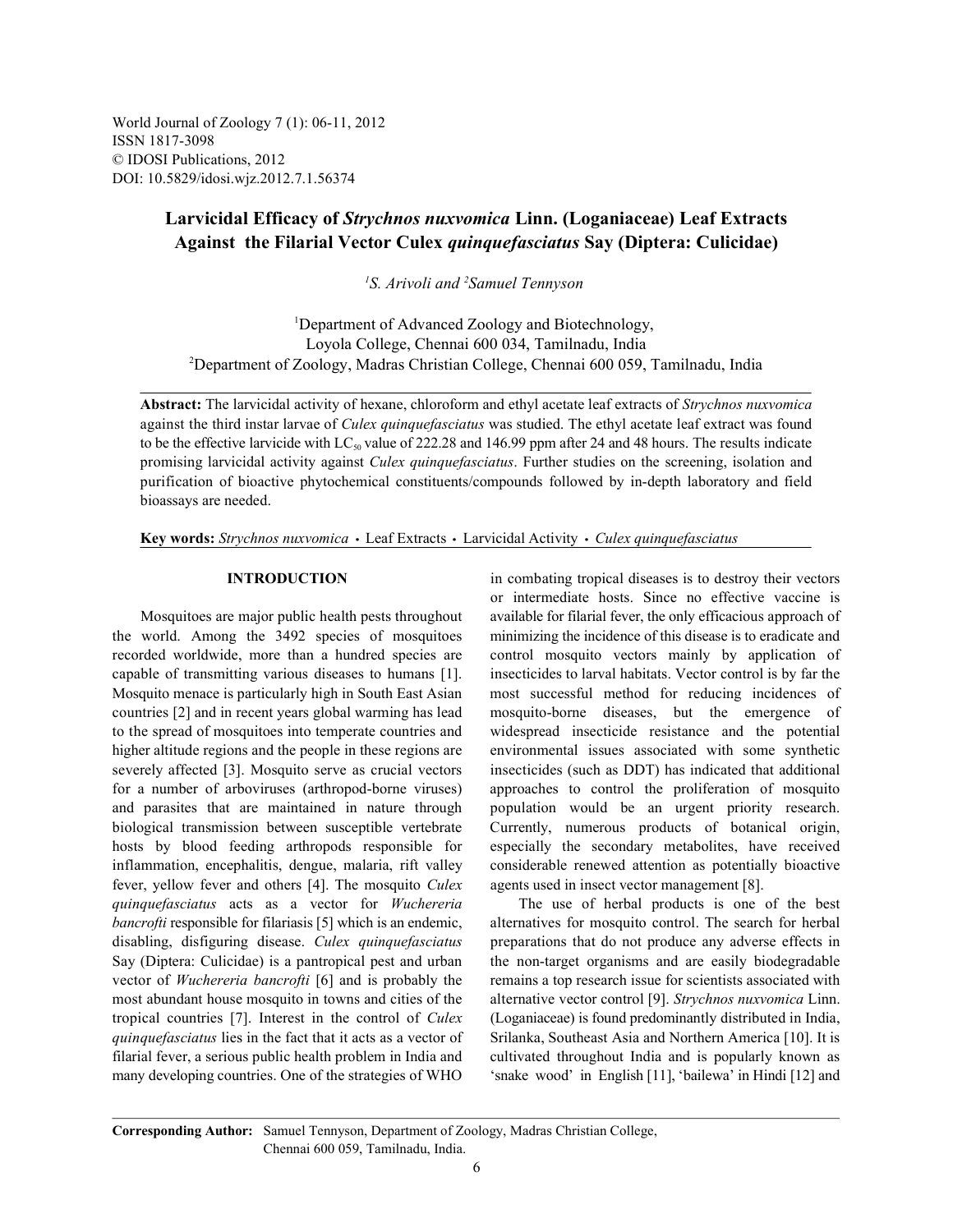properties and Ayurveda recommends use of *Strychnos* acetone was refrigerated at 4°C until testing for bioassays. *nuxvomica* in purified form since time immemorial in treatment of various diseases [14] and also in folk **Test Mosquitoes:** Tests were carried out against medicine for alleviating inflammation and joint pains [15]. laboratory reared *Culex quinquefasciatus* free of exposure

treatment of metabolic ailments [16]. The seeds of *Culex quinquefasciatus* were maintained at 25-29°C and *Strychnos nuxvomica* are used as febrifuge, 80-90 per cent R.H. in the insectarium. Larvae were fed on emmenagogue, purgative, stimulant, stomachic, larval food (powdered dog biscuit and yeast in the ratio aphrodisiac, antihelmentic [17] and also in treating 3:1) and adult mosquitoes on 10 per cent glucose solution. anaemia, asthma, bronchitis, constipation, diabetes, skin Adult female mosquitoes were periodically blood-fed on diseases, paralysis, nervous disorders [18], chicken pox restrained albino mice for egg production. fever [19], eczema [20] and rheumatism [21]. The dried seeds are used as herbal remedies in traditional Chinese **Larvicidal Activity:** Standard WHO [37] protocol with medicine for treatment of nervous disorders, arthritis and slight modifications was adopted for the study. From the vomiting [22]. The leaves are used for treating chronic stock solution, concentrations of 250, 500, 750 and 1000 wounds, ulcers and the root bark in treatment of cholera ppm were prepared. Twenty five early third instar larvae [11]. The whole plant is used for treating digestive were introduced in 250 ml beaker containing 200 ml of disorders, epilepsy [23], migrane headaches and to treat water with each concentration. A control was prepared by

[26], antidepressant [27], antitumour [28] and convulsant out with five replicates per trial against vector properties [29] and also used as an antidote for snake mosquitoes. However, when the control mortality ranged poison [30]. The phytochemical constituents present in from 5-20 per cent, the observed percentage mortality was *Strychnos nuxvomica* include strychnine, brucine, corrected by Abbott's formula [38], strychnicine, glycosides [31], indole alkaloids [32], iridoids [33], iridoid glycosides [22] and glucomannas [34]. Besides these, the acetone extract of *Strychnos nuxvomica* dried stem exhibited toxicity against polyphagous beetles [35]. Further, the plant is reported to possess antimalarial activity and antimalarial compounds **Statistical Analysis:** SPSS 11.5 version package [39] was and the seed extracts of *Strychnos nuxvomica* showed used for determination of  $LC_{s0}$  and  $LC_{90}$ . Data from larvicidal activity against the fourth instar larvae of *Aedes* mortality and effect of concentrations were subjected to *aegypti* [36]. Therefore, the present study has been Chi square analysis ( $P < 0.05$ ). carried out to evaluate the larvicidal activity of *Strychnos nuxvomica* leaf extracts against the filarial vector, *Culex* **RESULTS AND DISCUSSION** *quinquefasciatus*.

leaves collected in and around Tamilnadu, India were larval mosquito population control (Tables 1, 2). The leaf brought to the laboratory, shade dried under room extracts of *Strychnos nuxvomica* showed larval mortality temperature and powdered using an electric blender. Dried against the third instar larvae of *Culex quinquefasciatus*. and powdered leaves (1 kg) was subjected to sequential *Strychnos nuxvomica* ethyl acetate leaf extract was found extraction using 3 L of hexane, chloroform and ethyl to be more effective than hexane and chloroform by acetate for a period of 72 h to obtain the crude extracts producing 100 per cent mortality in 500 ppm at 48 hours. using rotary vacuum evaporator. The hexane, chloroform The  $LC_{so}$  value of ethyl acetate extract was 222.28 and and ethyl acetate crude extracts were thus obtained,  $146.99$  ppm followed by chloroform extracts with LC<sub>50</sub> lyophilized and a stock solution of 1,00,000 ppm prepared value of 265.41 and 241.96 ppm after 24 and 48 hours

'etti' in Tamil [13]. It has been known for its medicinal from each crude extract by adding adequate volume of

Different formulations of the plant are used in to insecticides and pathogens. Cyclic generations of

problems related to menopause [24]. the addition of acetone to water. Mortality was recorded The plant possesses anti-inflammatory [25], analgesic after 24 and 48 hours. A total of three trials were carried

> % Mortality in treated Per cent mortality =  $\frac{60 \text{ Mortality in control}}{100 - \% \text{ Mortality in control}} \times 100$

**MATERIALS AND METHODS** *Strychnos nuxvomica* against *Culex quinquefasciatus* **Plant Collection and Extraction:** *Strychnos nuxvomica* larvicidal properties in the plant suggesting their use in Results of the larvicidal effects of leaf extracts of reported in the present study exhibit the presence of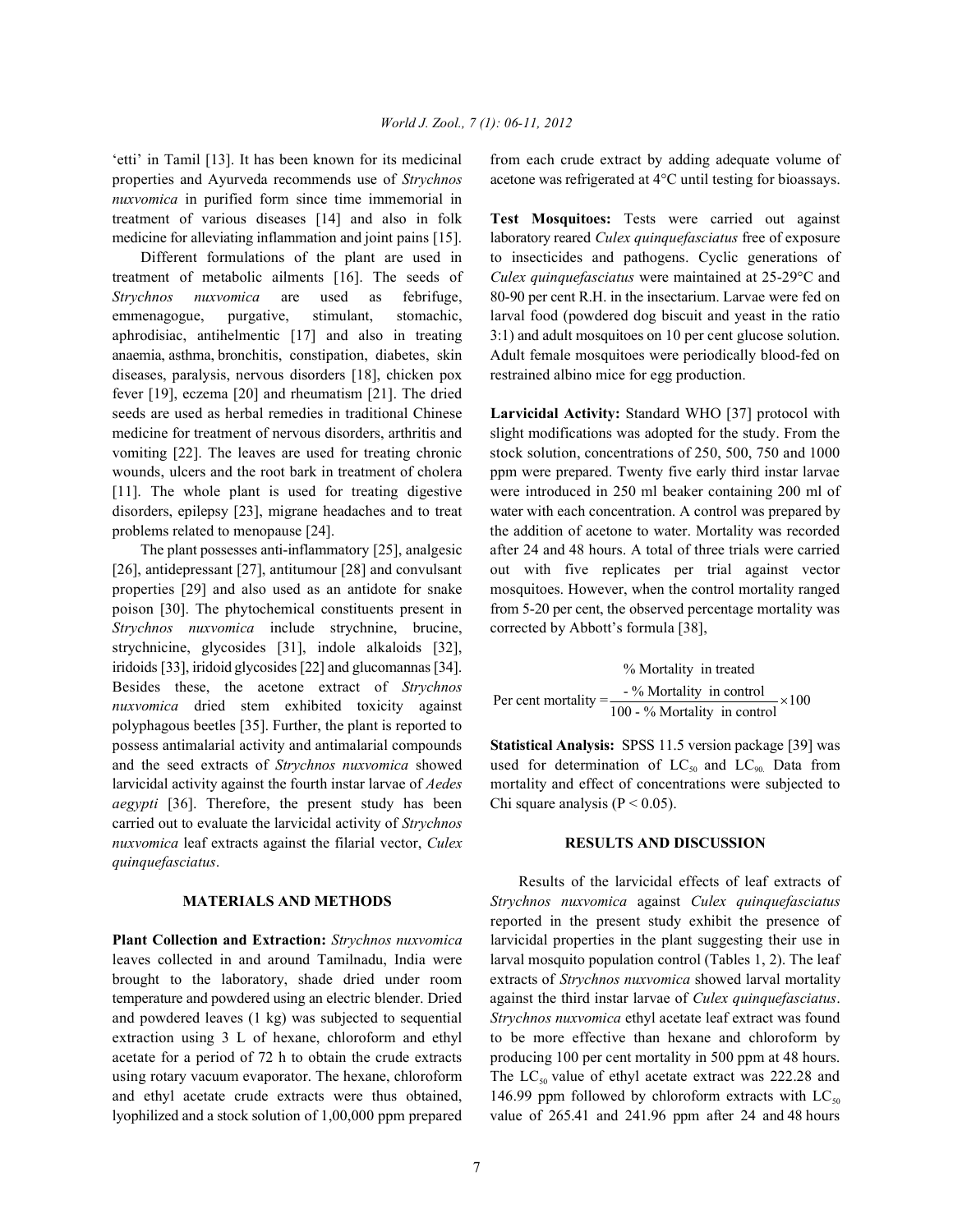| Table 1. Fel cent iai viciual activity of <i>su yennos huxvolnica</i> ical cxtracts against C <i>utex quinque fusciums</i> |                     |                 |                 |                 |                 |                 |               |               |  |  |  |  |
|----------------------------------------------------------------------------------------------------------------------------|---------------------|-----------------|-----------------|-----------------|-----------------|-----------------|---------------|---------------|--|--|--|--|
| Extracts                                                                                                                   | Concentration (ppm) |                 |                 |                 |                 |                 |               |               |  |  |  |  |
|                                                                                                                            | 250                 |                 | 500             |                 | 750             |                 | 1000          |               |  |  |  |  |
|                                                                                                                            | 24h                 | 48h             | 24h             | 48h             | 24h             | 48h             | 24h           | 48h           |  |  |  |  |
| Hexane                                                                                                                     | $35.2 \pm 0.76$     | $48.0 \pm 0.63$ | $74.4 \pm 1.82$ | $84.8 \pm 0.95$ | $84.8 \pm 1.37$ | $95.0 \pm 0.71$ | $100 \pm 0.0$ | $100 \pm 0.0$ |  |  |  |  |
| Chloroform                                                                                                                 | $49.6 \pm 0.72$     | $55.2 \pm 0.71$ | $76.8 \pm 0.95$ | $90.4 \pm 1.15$ | $88.8 \pm 0.65$ | $97.6 \pm 0.35$ | $100 \pm 0.0$ | $100 \pm 0.0$ |  |  |  |  |
| Ethyl acetate                                                                                                              | $58.4 \pm 1.3$      | $96.8 \pm 0.33$ | $85.6\pm0.66$   | $100 \pm 0$     | $95.0 \pm 0.33$ | $100 \pm 0.0$   | $100 \pm 0.0$ | $100 \pm 0.0$ |  |  |  |  |
| Control                                                                                                                    |                     |                 |                 |                 |                 |                 |               |               |  |  |  |  |

Table 1: Per cent larvicidal activity of *Strychnos nuxvomica* leaf extracts against *Culex quinquefasciatus*

Values are mean (%) of the five-replicates of three trials ±standard deviation.

Table 2: Probit analysis of larvicidal activity of *Strychnos nuxvomica* leaf extracts against *Culex quinquefasciatus*

| Extracts      | $LC_{50}$ (ppm)<br>------------------------- |        | $LC_{90}$ (ppm)<br>--------------------------- |        | Slope<br>-------------------------- |                 | Chi square<br>-------------------- |         |
|---------------|----------------------------------------------|--------|------------------------------------------------|--------|-------------------------------------|-----------------|------------------------------------|---------|
|               |                                              |        |                                                |        |                                     |                 |                                    |         |
|               | Hexane                                       | 327.79 | 261.91                                         | 946.53 | 694.27                              | $3.57 \pm 0.70$ | $3.89 \pm 0.84$                    | $2.13*$ |
| Chloroform    | 265.41                                       | 241.96 | 895.74                                         | 593.99 | $3.11 \pm 0.71$                     | $4.22 \pm 0.97$ | .58*                               | $0.16*$ |
| Ethyl acetate | 222.28                                       | 146.99 | 692.84                                         | 459.26 | $3.33 \pm 0.82$                     | $3.32 \pm 1.19$ | $0.59*$                            | $0.77*$ |

\*Significant at P <0.05 level





Fig. 1: Per cent larvicidal activity of Strychnos nuxvomica *Culex quinquefasciatus.* In the present observation, leaf extracts at 24h against Culex quinquefasciatus hundred per cent larval mortality was observed and ethyl adults [41]. The screening of local medicinal plants for mosquito larvicidal activity may eventually lead to their use in natural product-based mosquito abatement practices. Plant extracts are reported to be eco-friendly mosquito control agents [42-45]. The results of the present study are comparable with earlier reports. One hundred per cent larval mortality was recorded by Daniel *et al* [46] in their studies using *Acalypha indica* and Karmegam *et al* [47] using *Pergularia extensa, Argemone mexicana* and *Withania somnifera* against the larvae of acetate leaf extract of *Strychnos nuxvomica* was found to be effective*.* Similarly,Arivoli *et al* [48] studied the effect of hexane, diethyl ether, dichloromethane, ethyl acetate and methanol extracts of shoot with leaves of *Leucas aspera* and leaves of *Vitex negundo* against the larvae of *Culex quinquefasciatus* and proved that ethyl acetate extract of both plants provided maximum mortality.

Fig. 2: Per cent larvicidal activity of Strychnos nuxvomica showed  $LC_{50}$  values of 465.85, 567.81 and 839.81 ppm leaf extracts at 48h against Culex quinquefasciatus respectively [49]. The dichloromethane extract of respectively. Further, 100 per cent mortality was also cent mortality with  $LC_{s0}$  value of 240.36 ppm [50] and the observed in hexane and chloroform extracts in 1000 ppm diethyl ether extract of *Abutilon indicum* leaf exhibited a after 24 hours (Figures 1, 2).  $LC_{50}$  value of 395.90 ppm [51] and the hexane extract of Mosquito control programmes largely target the *Hyptis suaveolens* aerial parts a  $LC_{so}$  value of 203.37 ppm larval stage at their breeding sites with larvicides [40]. [52] after 24 hours of exposure against the third instar Larviciding is a successful method of reducing mosquito larvae of *Culex quinquefasciatus*. The findings of the population in their breeding places before they emerge as present investigation revealed that the leaf extracts of The toxicity to the third instar larvae of *Culex quinquefasciatus* by methanolic leaf extract of *Memordica charantia*, *Trichosanthus anguina* and *Luffa acutangula Citrullus colocythis* whole plant provided hundred per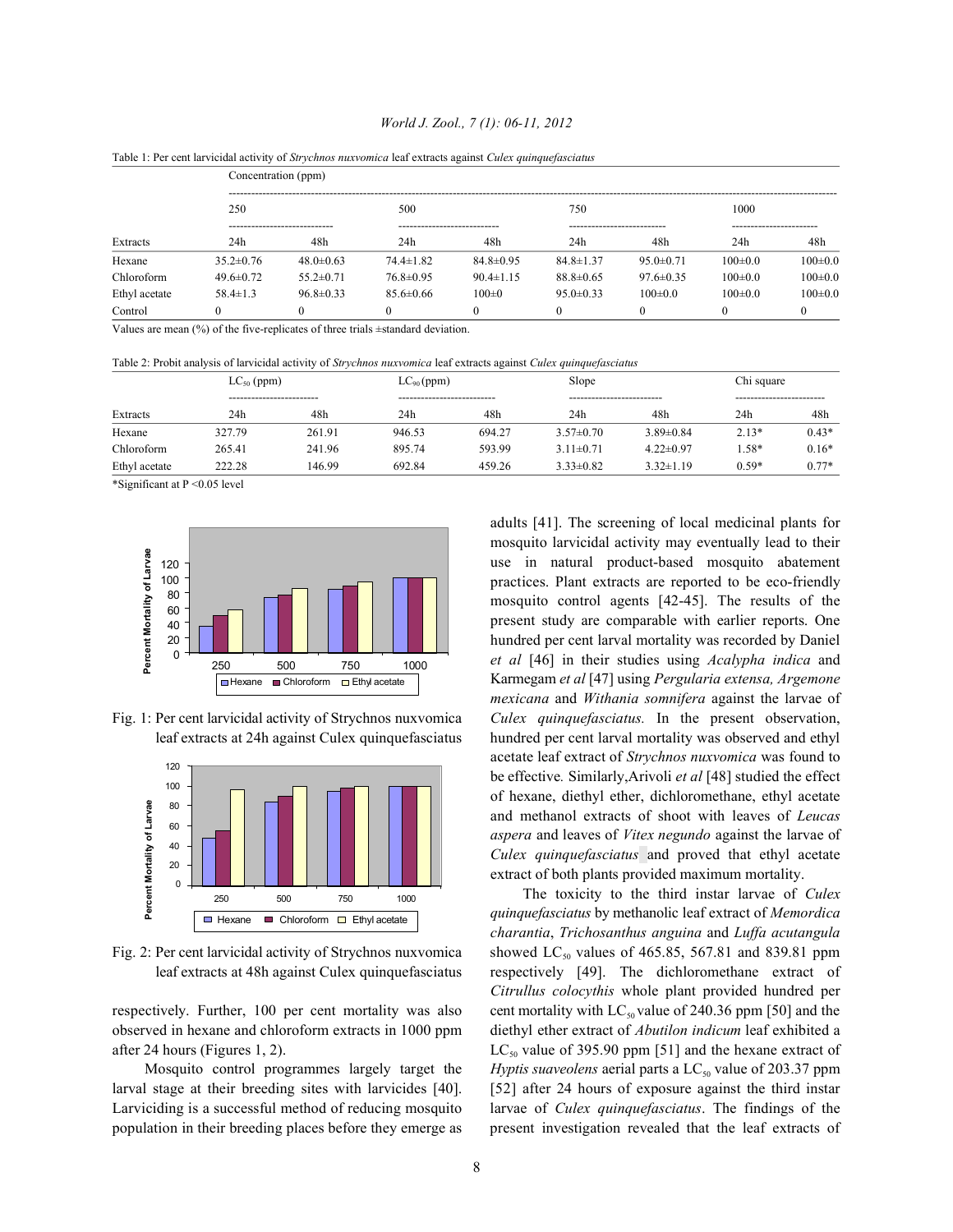*Strychnos nuxvomica* possess larvicidal activity 8. Kishore, N., B.B. Mishra, V.K. Tiwari and against *Culex quinquefasciatus*. It may be concluded that V. Tripathi, 2011. A review on natural products with natural products as extracts from parts of plants of mosquitocidal potentials. Opportunity, Challenge insecticidal and medicinal values have higher efficiency in and Scope of Natural Products in Medicinal reducing mosquito menace due to their larvicidal toxicity. Chemistry, pp: 335-365. Further studies on the screening, isolation and 9. Chowdhury, N., A. Ghosh and G. Chandra, 2008. purification of bioactive phytochemical Mosquito larvicidal activities of *Solanum villosum* constituents/compounds followed by in-depth laboratory berry extract against the dengue vector Stegomyia and field bioassays are needed as the present study aegypti. BMC Complementary and Alternative Med., shows that there is scope to use *Strychnos nuxvomica* 8: 1-10. leaf extracts to control the larval stages of *Culex* 10. Naik, B.S. and M. Chakrapani, 2009. A rare case of *quinquefasciatus.* brucine poisoning complicated by rhabdomyolysis

## **ACKNOWLEDGEMENT** 31: 67-69.

Scientific and Industrial Research, Govt. of India, New antidiabetic and free radical scavenging activity of Delhi [8/293 (28) 2003 EMR - I] for financial assistance to the seed extract of Strychnos nuxvomica. carry out the research investigation. International J. Pharmacy and Pharmaceutical

- Developments in Hydrobiol., 595: 477-487. 4: 27-34.
- 2. Rao, M.S., U.S.N. Murty, B. Gangadau, B.C. Raju, 13. Vijayaraghavan, C., C. Sivakumar, Z. Kavitha and 5: 45-50. 3: 275 - 277.
- 3. Nerio, L.S., J. Olivero-Verbel and E. Stashenko, 14. Chaurasia, S., 2009. Anti-inflammatory and
- 4. Tolle, M.A., 2009. Mosquito-borne diseases. 3: 244-252. Current Problems in Pediatrics and Adolescent 15. Duddukuri, G.R., A.R. Brahmam and D.N. Rao, 2008.
- activities of ethanol extract of *Allium sativum* (garlic Biophysics, 45: 341-344. bulb) against the filarial vector, *Culex* 16. Chaurasia, S., P. Tripathi and Y.B. Tripathi, 1995.
- 6. Holder, P., 1999. The mosquitoes of New Zealand Experimental Biol., 33: 428-432. and their animal disease significance. 17. Warrier, P.K., V.P.K. Nambiar and C. Ramankully, Surveillance, 26: 12-15. 1996. Indian Medicinal Plants, 5: 202-206.
- 7. Samuel, T., M. Jayakumar and S.J. William, 2007. 18. Jain, S.K. and R.A. DeFilipps, 1991. Medicinal Plants *Culex* mosquito: An overview. In: Defeating the of India. 1: 392-393. public enemy, the mosquito: A real challenge. 19. Murthy, K.S., P.C. Sharma and P. Kishore, 1986. pp: 95-116. *Science of Life*, 6: 122-123.
- 
- 
- and acute renal failure. Malaysian J. Pathol.,
- The first author is thankful to the Council of M.V.R.K. Raju and K.J. Prakash, 2010. Study of 11. Chitra, V., K.R. Venkata, P.H. Varma, Sci., 2: 106-110.
- **REFERENCES** 12. Senthilkumar, M., P. Gurumoorthi and 1. Reuda, L.M., 2008. Global diversity of mosquitoes of some plants used by tribals in Maruthamalai (Insecta: Diptera: Culicidae) in freshwater. hills, Tamil Nadu. Natural Product Radiance, K. Janardhanan, 2005. Antibacterial potential
	- C.H. Ramesh, S.B. Kumar and V.J. Rao, 2008. P. Sivasubramanian, 2010. Effect of plant extracts on Larvicidal efficacy of neonicotinoid classes of biochemical components of cabbage leaf webber, compounds on Culex *quinquefasciatus*. J. Entomol., *Crocidolomia binotalis* Zeller. J. Biopesticides,
	- 2010. Repellent activity of essential oils. A review. antioxidant activity of *Strychnos nuxvomica* Linn. Bioresource Technol., 101: 372-378. American Eurasian J. Sustainable Agriculture,
- Health Care, 39: 97-140. Suppressive effect of *Strychnos nuxvomica* on 5. Kalu, I.G., U. Ofoegbu, J. Eroegbusi, induction of ovalbumin-specific IgE antibody C.U. Nwachukwu and B. Ibeh, 2010. Larvicidal response in mice. Indian J. Biochemistry and
	- *quinquefasciatus*. J. Medicinal Plants Res., Antioxidant and anti-inflammatory property of 4: 496-498. Sandhika: a compound herbal drug. Indian J.
		-
		-
	- (William, S.J. eds.), Loyola Publications, Chennai, Tribal remedies for snakebite from Orissa. *Ancient*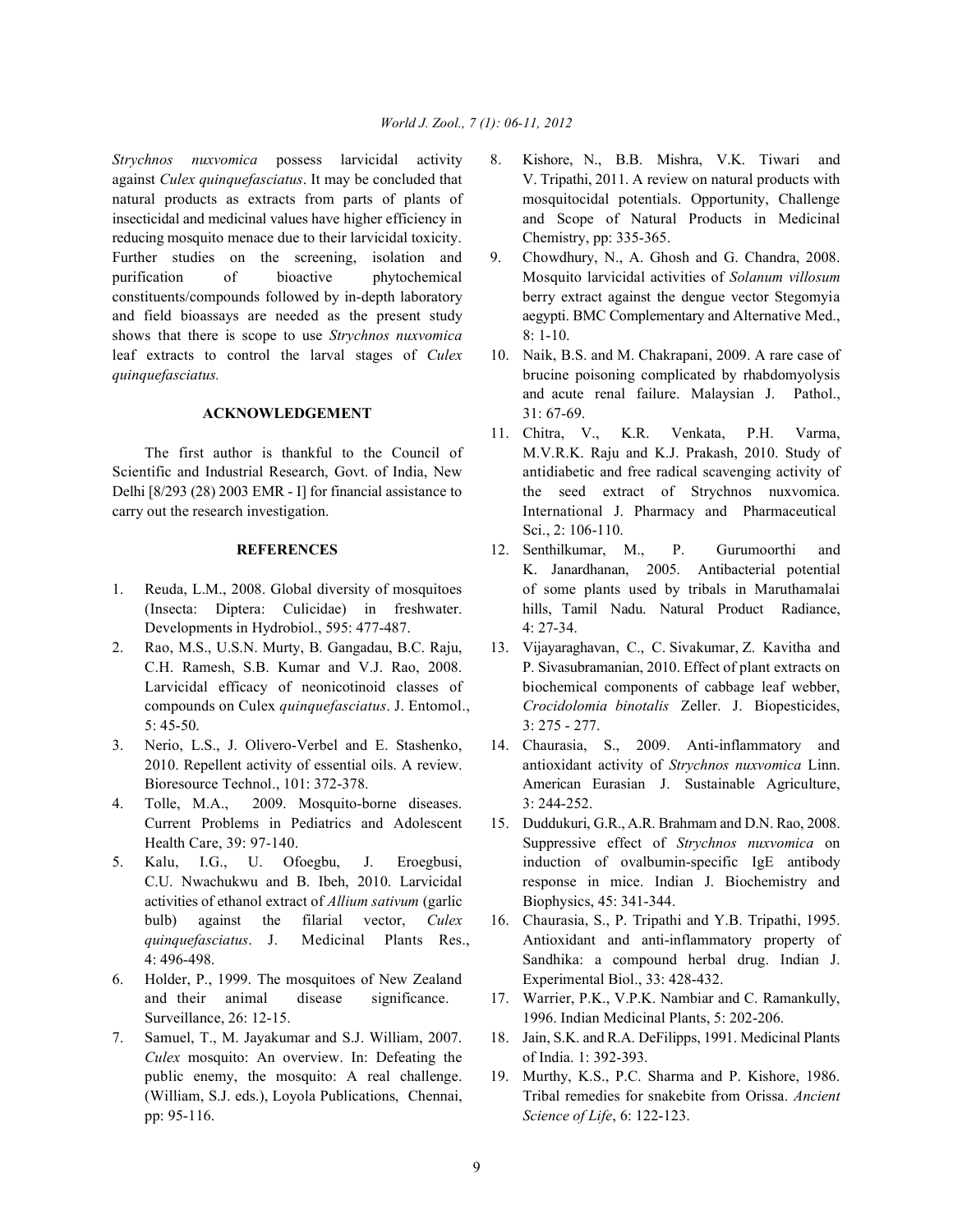- 1981. Study on *Karappan* (Eczema). *Journal of Research in Ayurvedha and Siddha*, 2: 109-121.
- 21. Shukla, K.P., S.P. Singh, N. Kishore, D.R. Singh and S. Srivastava, 1985. Evaluation of rasnadiguggulu compound in the treatment of rheumatoid arthritis. *Rheumatism*, 21: 16-25.
- 22. Bisset, N.G. and A.K. Chouhury, 1974. Alkaloids and iridoids from *Strychnos nuxvomica* fruits. Phytochemistry, 13: 265-269.
- 23. Ambasta, S.S.P., 1986. The useful plants of India, pp: 604-606.
- 24. Samulesson, G., 1992. Drugs of Natural Origin, Swedish Pharmaceutical Press, Stockholm, pp: 282.
- 25. Winter, C.A., E.A. Risley and G.W. Nuss, 1962. Carrageenan induced oedema in hind paw of the rats as an assay for anti-inflammatory drugs. Proceedings of the Society for Experimental Biology and Medicine, 111: 544-547.
- 26. Yin, W., T.S. Wang, F.Z. Yin and B.C. Cai, 2003. Analgesic and anti inflammatory properties of brucine and brucine N-oxide extracted from seeds of Strychnos nuxvomica. J. Ethnopharmacol., 88: 205-214.
- 27. Yarnell, E. and K. Abascal, 2001. Botanical treatments for depression. Part 2. Herbal corrections for mood imbalances. Alternative and Complimentary Therapies, pp: 138-143.
- 28. Deng, X., W. Yin, W.D. Li, F.Z. Yin, X.Y. Lu, X.C. Zhang, Z.C. Hua and B.C. Cai, 2006. The anti-tumor effects of alkaloids from the seeds of *Strychnous nuxvomica* on hepG2 cells and its possible mechanism. J. Ethnopharmacol., 106: 179- 186.
- 29. Wang, Q.W., L. Liu and G.Z. Huang, 2004. Study of toxicology of Strychnos. J. Forensic and Legal Medicine, 20: 183-184.
- 30. Grieve, M., 2007. A moderen herbal medicine, Poisons and Antidotes. Steadmen Shorters Medical Dictionary. 5: 91-96.
- 31. Wu, W., C. Qiao, Z. Liang, H. Xu, Z. Zhao and Z. Cia, 2007. Alkaloid profiling in crude and processed *Strychnos nuxvomica* seeds by matrix assisted laser desorption /ionization- time of flight mass spectroscopy. J. Pharmaceutical and Biomedical Analysis, 45: 430-436.
- 32. Cai, B.H., H. Wu, X.W. Yang, M. Hattori and T. Nainba, 1994. Chemical constituents of underground parts of Notopterygium forbesii Boiss. Acta Pharmaceutica Sinica, 29: 44-48.
- 20. Masilamani, G., A. Showkath and V. Subbalakshmi, 33. Bisset, N.G. and J.D. Phillipson, 1976. The Asian species of *Strychnos*. Part IV. The alkaloids. Lloydia, 39: 263-325.
	- 34. Corsaro, M.M., I. Giudicianni, R. Lanzetta, C.E. Marciano, P. Monaco and M. Parrilli, 1995. Polysaccharides from seeds of *Strychnos* species. Phytochemistry, 39: 1377-1380.
	- 35. Chandel, B.S., U.K. Pandey and A. Kumar, 1987. Insecticidal evaluation of some plant extracts against *Epilachna vigintioctopuncata* Fabr. (Coleoptera: Coccinellidae). Indian J. Entomol., 49: 294-296.
	- 36. Promsiri, S., Amaranaksathit, M. Kruatrachue and U.S. Avadeethavara, 2006. Evaluations of larvicidal activity of medicinal plant extracts to *Aedes aegypti* (Diptera: Culicidae) and other effects on a non target fish. Insect Sci., 13: 179-188.
	- 37. W.H.O. 1996. Report of the WHO informal consultation on the evaluation and testing of insecticides. CTD/WHOPES/IC/96. 1. Control of Tropical Diseases Division. Geneva, WHO.
	- 38. Abbott, W.S., 1925. A method of computing the effectiveness of an insecticide. J. Economic Entomol., 18: 265-267.
	- 39. SPSS, 2007. SPSS for windows, Version 11.5. SPSS, Chicago, IL.
	- 40. Hag, E.E.A., A.E. Rahman, A.H.E. Nadi and A.A. Zaitoon, 2001. Effects of methanolic extracts of neem seeds on egg hatchabililty and larval development of *Culex pipiens* mosquitoes. Indian Veterinary J., 78: 199-201.
	- 41. Tiwary, M., S.N. Naik, D.K. Tewary, P.K. Mittal and S. Yadav, 2007. Chemical composition and larvicidal activities of the essential oil of *Zanthoxylum armatum* DC (Rutaceae) against three mosquito vectors. J. Vector Borne Dis., 44: 198-204.
	- 42. Chakkaravarthy, V.M., T. Ambrose, S. Vincent, R. Arunachalam, M.G. Paulraj, S. Ignacimuthu and G. Annadurai, 2011. Bioefficacy of *Azadirachta indica* (A. Juss) and *Datura metel* (Linn.) leaf extracts in controlling *Culex quinquefasciatus* (Diptera: Culicidae). J. Entomol., 8: 191-197.
	- 43. Arivoli, S. and T. Samuel, 2011. Larvicidal efficacy of *Cleistanthus collinus* (Roxb.) (Euphorbiaceae) leaf extracts against vector mosquitoes (Diptera: Culicidae). Asian Pacific J. Tropical Biomedicine, pp: 275-S277.
	- 44. Arivoli, S. and T. Samuel, 2011. Effects of *Leucas aspera* (Willd.) Spreng (Lamiaceae) leaf extracts against *Aedes aegypti*, *Anopheles stephensi* and *Culex quinquefasciatus* (Diptera: Culicidae). World Applied Sciences J., 14: 565-568.